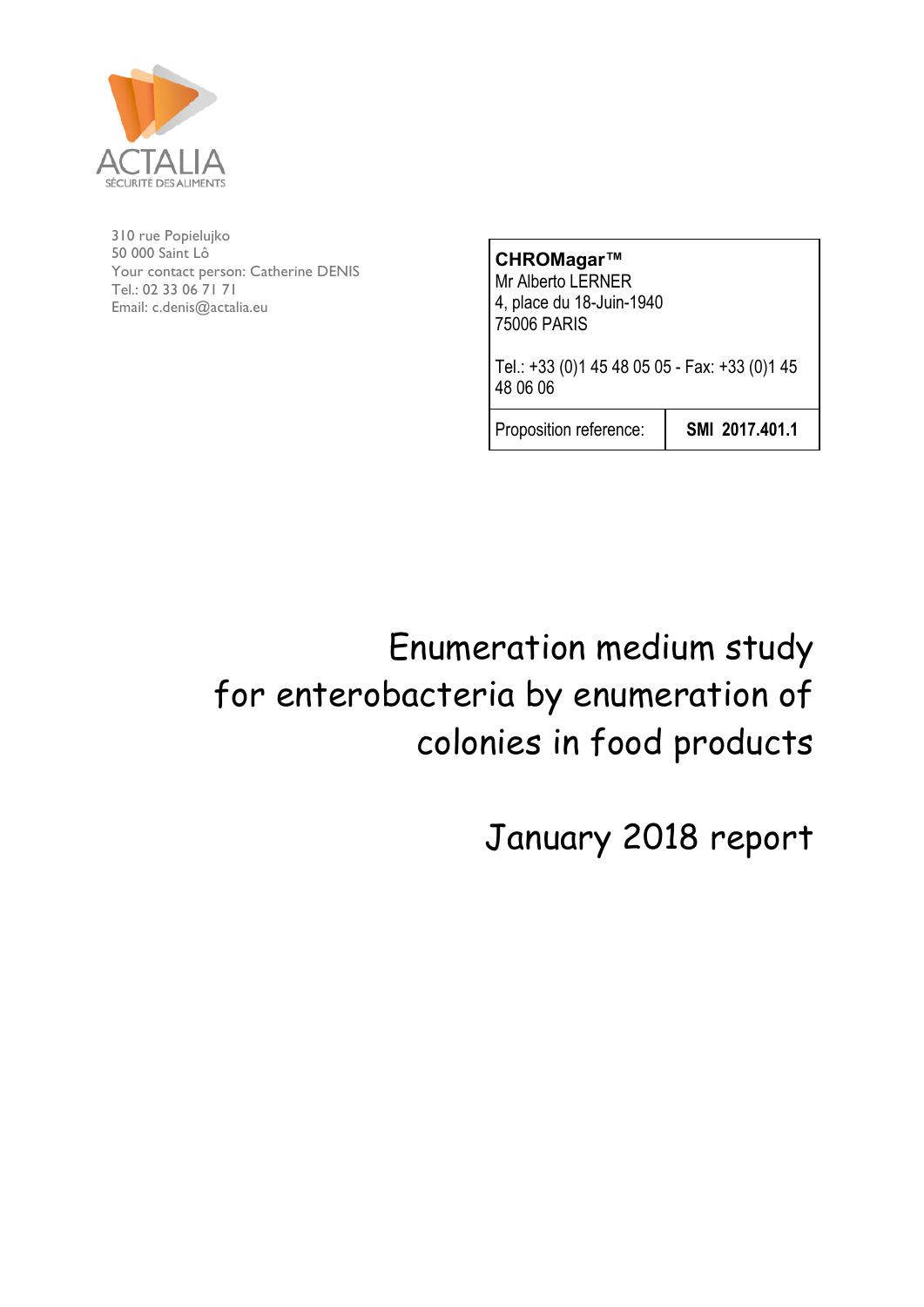## $\blacksquare$  **I. MOTIVATIONS**

CHROMagar requested ACTALIA to study an Enterobacteria enumeration medium for the analysis of food products. This study aims:

firstly, to test the routine use of the CHROMagar Enterobacteria medium in parallel with the VRBG medium on 50 food samples,

secondly, to extend the study to a larger number of samples, to test the medium on pure strains and to test the single layer technique in place of the double layer technique.

### **The present proposal concerns the analysis of 50 duplicated positive samples using the AFNOR method and the CHROMagar Enterobacteria medium**.

## $\blacksquare$  **II. DESCRIPTION OF FOODSTUFFS**

The proposed technical approach is a study of the enumeration of Enterobacteria in naturally contaminated food, using the CHROMagar Enterobacteria medium in comparison with the VRBG medium.

The foodstuffs analysed correspond to products for which a criterion exists for enterobacteria, and products known to be contaminated by this family naturally.

Food of animal origin, seafood and plant products have been studied, as Enterobacteria encompass a great diversity of species, and the species encountered are very different from one product to another. Environmental species (generally psychrotrophic) are distinguished from species found in water and soil etc., belonging to the genera *Rahnella, Erwinia, Serratia* and others) and species present in the gastrointestinal tract of humans and animals (belonging to genera *Escherichia, Enterobacter, Citrobacter*, etc.).

Processed foods with hygiene criteria related to Enterobacteria according to European Regulation (EC) 2073/2005 are described in Table 1.

|                  |      | Microbiological limits |  |  |
|------------------|------|------------------------|--|--|
|                  | m    | M                      |  |  |
| Pasteurised milk | 1/ml | 5/ml                   |  |  |
| Powdered milk    | 10/g |                        |  |  |
| Ice cream        | 10/g | 100/q                  |  |  |
| Egg products     | 10/g | 100/g                  |  |  |

### **Table 1 Hygiene criteria relating to** *Enterobacteriaceae* **for processed products(1) according to Regulation (EC) 2073/2005**

(1) There are also criteria for sample from the surface of animal carcasses

At the national level, the Federation of Trade and Industry (*Fédération du commerce et de l'industrie* - FCD) sets criteria for enterobacteria in a wide variety of products:

- meat products: microbiological limits vary according to the type of products (50/g for ham for example, 1000/g for cured sausage, 10,000/g for raw products such as sausages),
- milk desserts, margarine and butter spreads spread (10/g)
- raw meat (1,000 to 10,000/g), offal (50,000 to 500,000/g)
- catering products (fresh pasta 100/g, sandwiches 1,000/g).

Certain products, known to be often highly contaminated with Enterobacteriaceae and for which their presence can not be attributed to a lack of control of the processes involved, are not subject to criteria for enterobacteria. These include, for example, cheeses, raw poultry, processed vegetables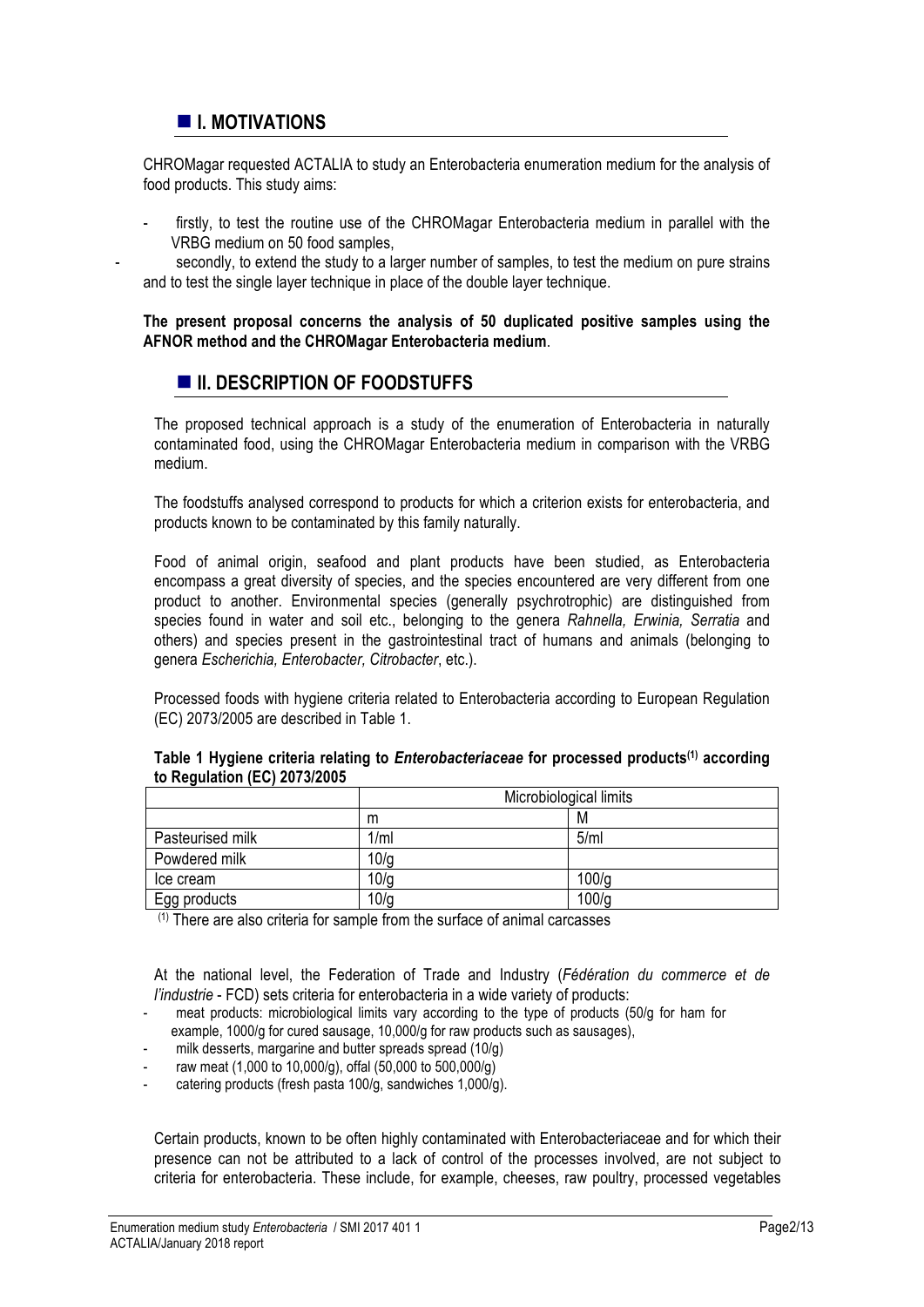and seafood. For these products, other criteria are taken into account such as coliforms or *E. coli*, which belong to the enterobacteria, but better reflect faecal contamination. However, for these products, enterobacterial enumerations may be carried out within the framework of studies of microbial ecosystems, or during the validation of technological processes.

The study initially focused on 50 samples with enterobacterial contamination, the analysed products having been chosen to cover a range of scenarios with food of different origins and having reasonably predictable higher/lower contamination levels. The list of food products analysed is provided in Table 2. This involves either double samples analysed by the laboratory or products bought on the market.

| Categories of<br>products | <b>Products</b>    | <b>Description</b>                      | <b>FCD</b> criteria |
|---------------------------|--------------------|-----------------------------------------|---------------------|
|                           | Cheese (4)         | Pasteurised camembert                   | No criteria         |
|                           |                    | Crottin de Chavignol cheese             |                     |
|                           |                    | Soft cheese, brand Pont l'Eveque        |                     |
| Milk products (9)         |                    | Soft cheese, brand Livarot              |                     |
|                           | Milk based dessert | Cream cheese<br>(faisselle              | 10/q                |
|                           | (3)                | type)                                   |                     |
|                           |                    | Meringue<br>and<br>custard              |                     |
|                           |                    | dessert                                 |                     |
|                           |                    | Egg custard                             |                     |
|                           | Milk $(2)$         | Cream (1)                               | No criteria         |
|                           |                    | Curdled milk (1)                        | 1 to $5$ /ml        |
|                           | Meat $(6)$         | Stuffed veal parcels <sup>(1)</sup> 175 | 1,000<br>to         |
|                           |                    | Stuffed veal parcel(1)                  | 10,000/g            |
|                           |                    | Organic<br>stuffed<br>veal              |                     |
|                           |                    | parcels <sup>(1)</sup> 310              |                     |
| Meat products (14)        |                    | Minced beef                             |                     |
|                           |                    | Minced beef                             |                     |
|                           |                    | Minced beef, butcher                    |                     |
|                           | Offal $(3)$        | Heart (beef)                            | 50,000 to 500,000/g |
|                           |                    | Liver (cattle)                          |                     |
|                           |                    | Kidney (pork)                           |                     |
|                           | Poultry (5)        | Poultry frankfurter                     | No criteria         |
|                           | Turkey breast      |                                         |                     |
|                           |                    | Chicken leg with skin                   |                     |
|                           |                    | Sliced chicken fillet                   |                     |
|                           |                    | Turkey breast                           |                     |
|                           | Ham $(4)$          | Sliced ham                              | 50/q                |
|                           |                    | Sliced ham                              |                     |
|                           |                    | Sliced braised ham                      |                     |
|                           |                    | Ham with rind                           |                     |
| Cured<br>meat             | Bacon morcels (2)  | Thin bacon morcels                      | 10,000/g            |
| products (13)             |                    | Bacon morcels                           |                     |
|                           | Chipolatas,        | Herb and onion sausage                  | 10,000/g            |
|                           | sausages (7)       | Chipolatas                              |                     |
|                           |                    | Toulouse sausage                        |                     |
|                           |                    | Cured sausage                           |                     |
|                           |                    | Sausage                                 |                     |
|                           |                    | Tunisian spiced sausage                 |                     |
|                           |                    | Chipolatas                              |                     |
|                           | Transformed        | Scottish smoked salmon                  | No criteria         |
| Seafood                   | seafood products   | Smoked salmon morcels                   |                     |
| products (11)             | (6)                | Smoked trout                            |                     |
|                           |                    | Norwegian smoked salmon                 |                     |
|                           |                    | Danish smoked salmon                    |                     |

**Table 2 List of food products analysed**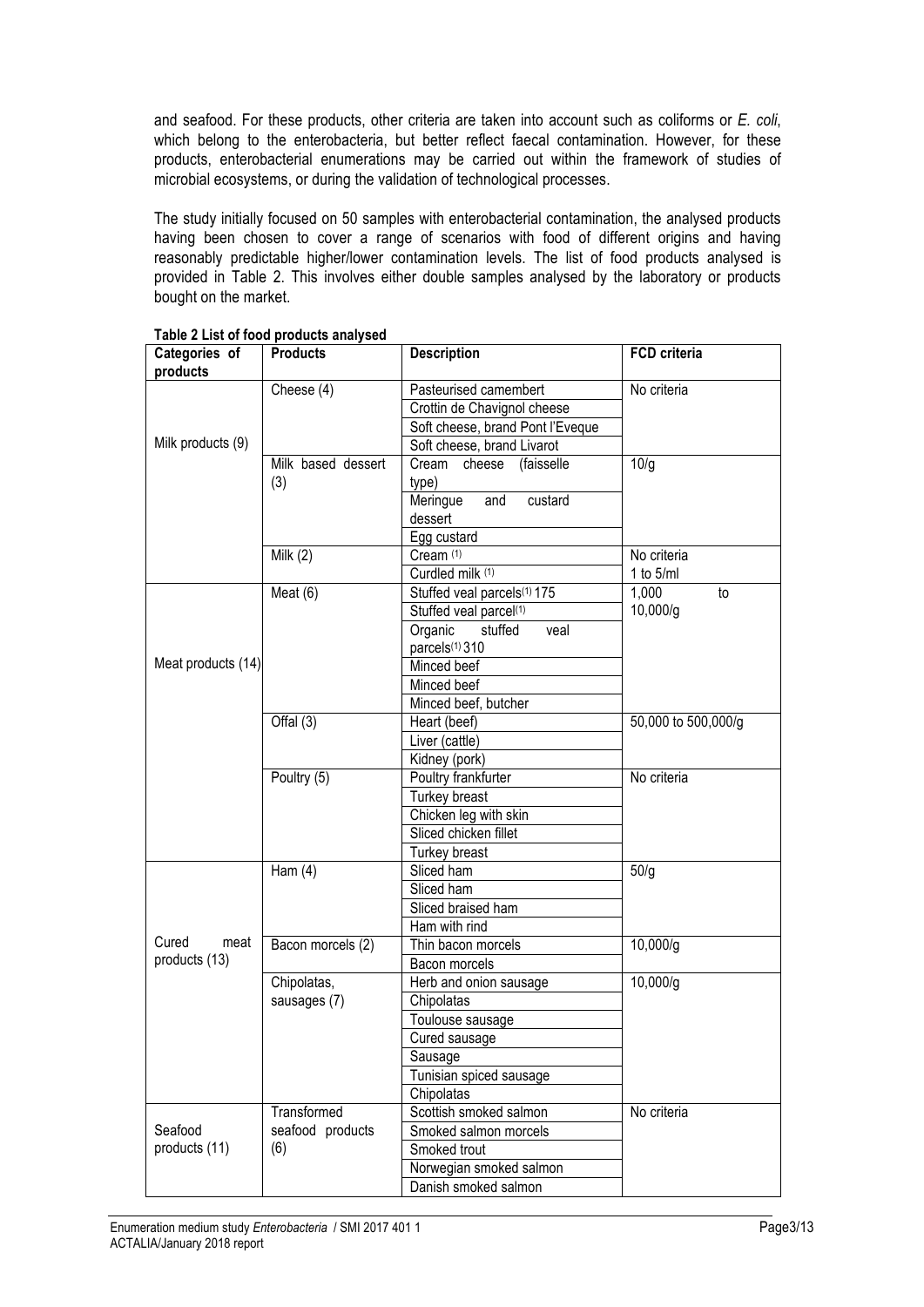|               |                         | Cooked shrimps                  |                           |  |
|---------------|-------------------------|---------------------------------|---------------------------|--|
|               | Raw fish fillets under  | Salmon steak with skin          | No criteria               |  |
|               | modified atmosphere     | Pollock                         |                           |  |
|               | (5)                     | cod                             |                           |  |
|               |                         | Pouting                         |                           |  |
|               |                         | Whiting fillet                  |                           |  |
| Catering      | Pies, quiches, pizza    | Pizza with goat cheese          | 100/q                     |  |
| products (12) | (2)                     | Pizza 3 cheeses                 |                           |  |
|               | Salad with dressing (5) | Herring and potato in oil       | 1000/g (at 37°C)          |  |
|               |                         | Ham and egg salad               | Criterion not retained in |  |
|               |                         | Savoury semolina                | case of raw vegetables    |  |
|               |                         | Greek mushroom dish             | or cheese                 |  |
|               |                         | Apple, cheese and tripe sausage |                           |  |
|               |                         | salad                           |                           |  |
|               | Sandwiches (5)          | Goat cheese wrap                |                           |  |
|               |                         | Chicken caesar wrap             |                           |  |
|               |                         | Ham sandwich with salad and     |                           |  |
|               |                         | mozzarella                      |                           |  |
|               |                         | Egg and ham sandwich            |                           |  |
|               |                         | Roast chicken sandwich          |                           |  |
| Pastries      | Uncooked (2)            | Almond and cream pastry dessert | No criteria               |  |
| (4)           |                         | Chocolate cream pastry dessert  |                           |  |
|               | Cooked (2)              | Strawberry tart                 |                           |  |
|               |                         | Raspberry tart                  |                           |  |
| Vegetable     | Salad, low quality      | Batavia lettuce                 | No criteria               |  |
| products (6)  | (6)                     | Red cabbage                     |                           |  |
|               |                         | Grated carrots                  |                           |  |
|               |                         | <b>Curly Lettuce</b>            |                           |  |
|               |                         | Variegated lettuce              |                           |  |
|               |                         | Lettuce                         |                           |  |

(1) double sample frozen

# $\blacksquare$  **III. PROTOCOL**

Regulation 2073/2005 specifies that ISO 21528 2 (colony enumeration technique) should be used for counts of *Enterobacteriaceae*. The FCD recommends the routine norm Afnor NF V 08-054 (Enumeration of Enteric Enterobacteriaceae - no confirmation).

Both standards allow for enumeration at 30°C or 37°C. The temperature of 37°C is proposed when enterobacteria are considered as an indicator of hygiene, while the temperature of 30°C can be used as part of a technological process for foods that may contain psychrotrophic enterobacteria.

In consultation with CHROMagar, enumerations were carried out **according to NF V 08-054** on CHROMagar and VRBG media using pouring method **with a double layer** and **incubated at 37°C**.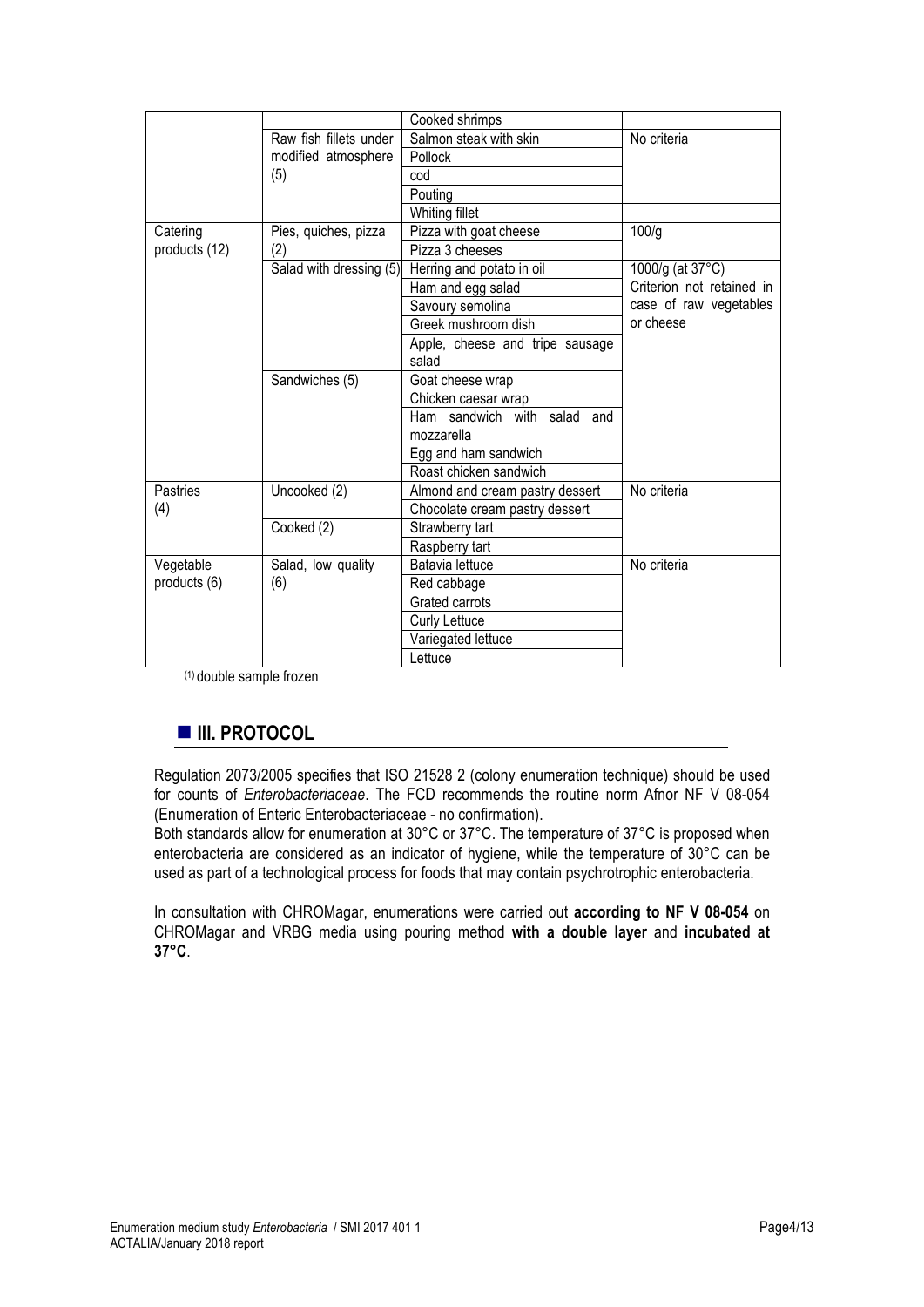## **III.1. Preparation of media**

The references of the media used are provided below.

| Medium                  | reference     | Batch/expiry            |
|-------------------------|---------------|-------------------------|
| CHROMagar               | X214B-5       | <b>Batch P001143</b>    |
| Enterobacteria base (1) |               | Expiry date 30/08//2019 |
| CHROMagar               | X214S1        | <b>Batch 93129</b>      |
| Enterobacteria S1       |               | Expiry date 30/08/2019  |
| CHROMagar               | X214S2        | <b>Batch 93129</b>      |
| Enterobacteria S2       |               | Expiry date 30/08/2021  |
| VRBG (violet red bile   | OXOID CM 0485 | Batch 1486782           |
| agar)                   |               | Expiry date 30/04/2019  |

(1) technical sheet attached.

Both media were prepared according to the supplier's recommendations. For the CHROMagar Enterobacteria medium, the media were either prepared on the day of analysis and used asrequired without adding the supplements, or prepared 24 to 48 hours before analysis and used with the addition of the two supplements.

### **III.2. Sample preparation and inoculation**

The duplicate samples from the laboratory were thawed before analysis.

For liquid samples, 1 ml of the product was inoculated onto a Petri dish (dilution 0). For solid samples, the test sample (10–25 g depending on the sample) was diluted to 1:2 or 1:10 in tryptone salt (TS). The stock suspension was diluted if necessary to 1:5 or 1:10 in TS.

A volume of 1 ml of each dilution was inoculated in parallel on the two media. Enumerations on both media were therefore made using the same dilution.

### **III.3. Incubation and confirmation of colonies**

The media were incubated at 37°C for 24 hours. Incubation was then continued to 48 hours.

After incubation, the typical colony types were counted:

- on the VRBG medium: purple colonies
- on the CHROMagar Enterobacteria medium: blue colonies presumed *E. coli* and pink colonies (other enterobacteria), *Proteus* appears in brown.

For 11 samples for which discrepancies were observed between results on the two media, identifications were performed on 1 to 3 isolated colonies from the CHROMagar for 10 samples and from the VRBG for 2 samples.

Identifications was carried out by Gram stain and an Oxidase assay to differentiate *Enterobacteriacae* from *Pseudomonadaceae*. Identification of species was carried out using the Bruker Biotyper system (MALDITOF mass spectrometer).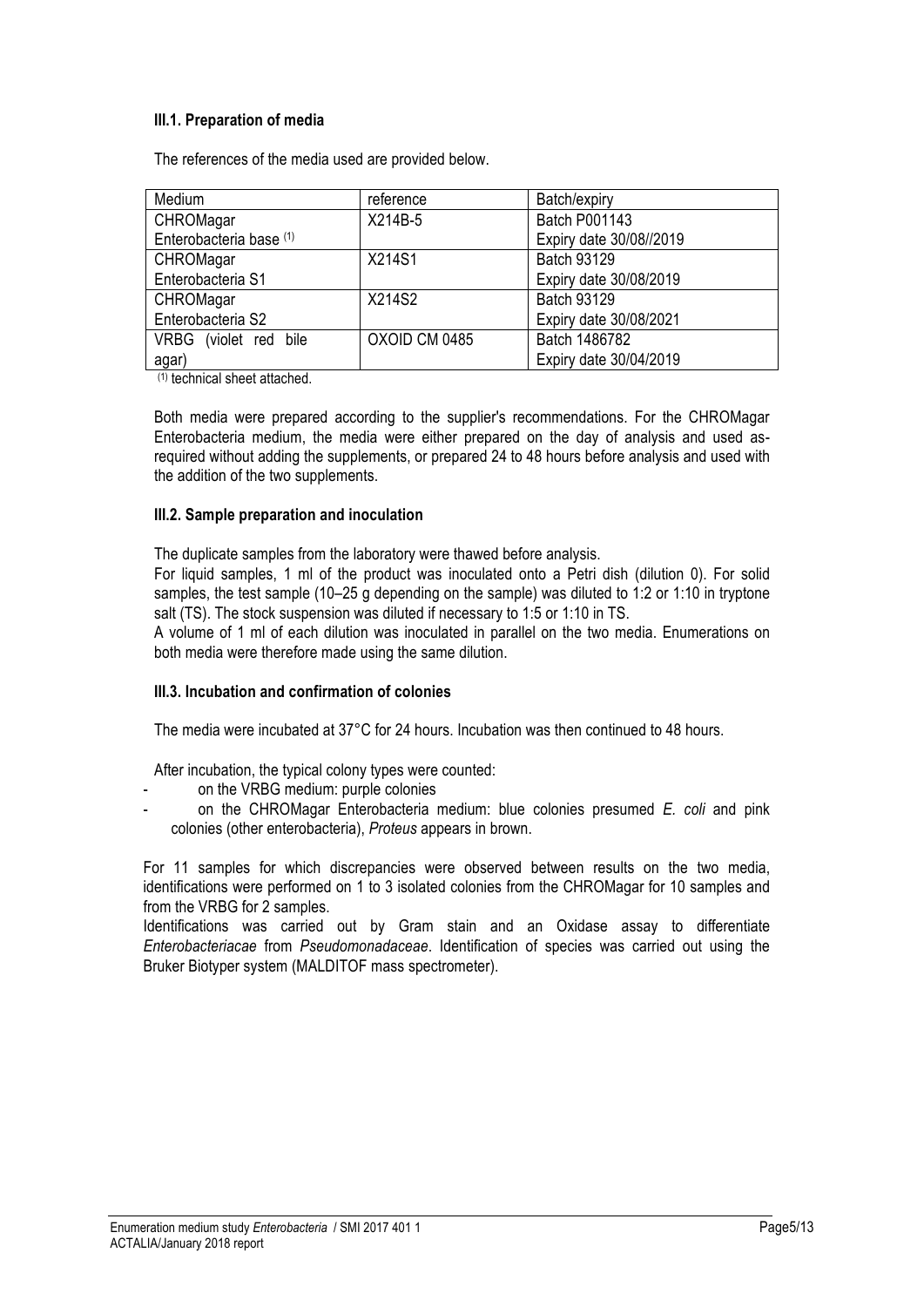# ! **IV. RESULTS**

69 samples were analysed. 50 samples were positive (enumeration ≥ 10 CFU/g) after 24 hours of incubation (a 51st sample was positive on VRBG after 48 hours of incubation). Of the 69 samples analysed, 44 were positive after 24 hours on the VRBG medium and 48 on CHROMagar.

### **IV.1. Interpretation of results after 24 hours incubation at 37°C.**

For the CHROMagar medium, all red and blue colonies were taken into account (Table 3).

- For 19 samples, the enumerations are < 10 CFU/g for both VRBG and CHROMagar™ Enterobacteria media after 24 hours of incubation (one sample > 10 CFU/g on VRBG after 48 hours).
- 4 samples (cream, bacon morcels, chipolatas, roast chicken sandwich) have very low contamination, at the limit of detection:
	- o for 2 of these samples, the enumeration is below the limit of detection on VRBG whereas 1 to 2 typical colonies were counted on the CHROMagar medium (2 CFU/g for cream and 10 CFU/g for bacon morcels),
	- $\circ$  for 2 of these samples, the enumeration is lower than the limit of detection on CHROMagar whereas 1 typical colony was counted on VRBG (10 CFU/g for the chipolatas and the roast chicken sandwich).
- For 28 samples, the enumerations were comparable between VRBG and CHROMagar (difference less than 0.5 log).
- For 1 sample (Norwegian smoked salmon), the enumeration was significantly higher (difference > 0.5 log) on VRBG: 50 CFU/g, versus 10 CFU/g on CHROMagar.
- For 17 samples, the enumeration is significantly higher (> 0.5 log difference) on CHROMagar:
	- $\circ$  for 4 samples, the enumeration is below the threshold of 10 CFU/g on VRBG and varies according to the sample of 30 and 210 CFU/g on CHROMagar,
	- $\circ$  for 13 samples, the enumerations are greater than the threshold of quantification for the two media with significantly higher enumerations on CHROMagar (differences between the two media ranging from 0.53 to 1.77 log- see Annex 2).

Taking into consideration the 50 positive samples, there is agreement between the two methods for 32 samples (64%). For 1 sample (2%), the enumeration is significantly higher on VRBG. For 17 samples (34%), the enumeration is significantly higher on CHROMagar. There is no link between the method of preparation of the medium (extemporaneously or not) or between the category of foodstuff and the discrepancies observed.

Note: a significant difference between the two media is considered to be a difference greater than 0.5 log.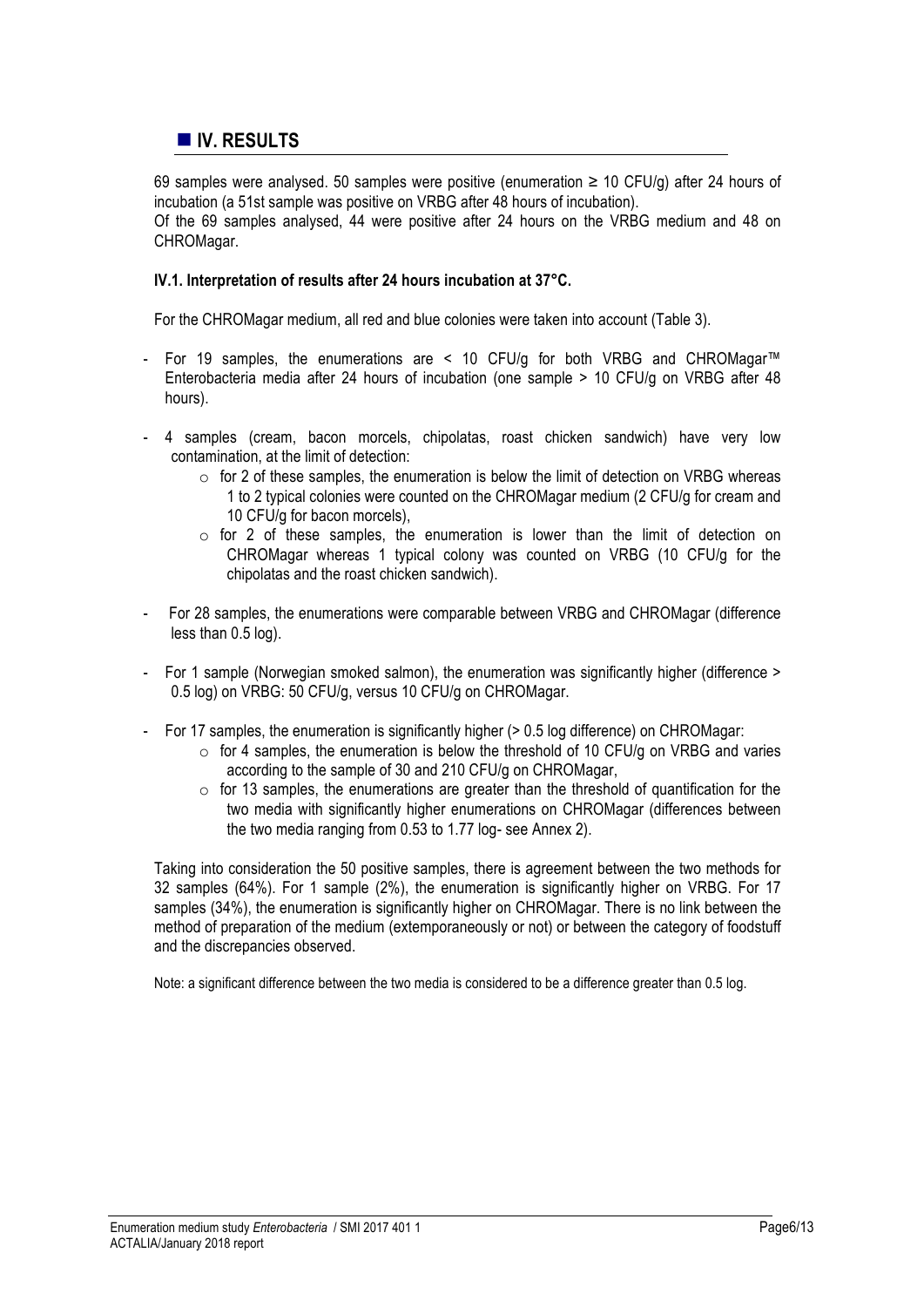## **IV.2. Confirmation of colonies**

A total of 28 isolates were identified (Table 3):

- 3 isolated colonies from the VRBG medium having an enumeration greater than that obtained on the CHROMagar Enterobacteria medium. The 3 strains are confirmed as belonging to the Enterobacteria, with the species *E. coli* (chipolatas) and *Pantoea agglomerans* (Norwegian salmon).
- 1 isolated colony from the CHROMagar medium with a lower enumeration than on VRBG: *Serratia liquefasciens* (Norwegian salmon).
- 24 isolated colonies from the CHROMagar medium with an enumeration higher than that obtained on CHROMagar Enterobacteria medium,
	- $\circ$  For two samples (cod and batavia lettuce), two out of three colonies were identified as **Pseudomonas** and other related genera.
	- $\circ$  The other colonies were confirmed as belonging to the Enterobacteria, with the following species present: *Serratia liquefasciens, Serratia grimesii, Serratia marscescens* (4 samples: cream, 2 stuffed veal parcels, smoked salmon), *Hafnia alvei* (cod and Scottish smoked salmon), *Enterobacter cloacae* (cream cheese), *Rahnella aquatilis* (herring and potatoes in oil), *Pantoea agglomerans* (batavia lettuce), *Moellerella wisconsensis* (bacon morcels) nature), *Erwinia persicina* (cream), *E. coli* (one isolated blue colony from a stuffed veal parcel).

These species are commonly found in the environment and in food.

- *E. coli, Hafnia alvei, Enterobacter cloacae* and *Moellerella wisconsensis* are intestinal bacteria that can be found in the environment and in foods (dairy products, foods of animal or vegetable origin).
- *Rahnella aquatilis* is isolated from water and soil and is present in certain animals. This species is often isolated from plants.
- *Serratia* are isolated from species, plants, digestive tract, rodents, insects, water and soil.
	- *Pantoea agglomerans* is ubiquitous and commonly isolated from plants and animal faeces
	- *Erwinia persicina* is a phytopathogenic species commonly isolated from plants (fruits, leguminous vegetables).

Note: all MALDI-TOF identifications provided a very good score (identification sure) except for *Erwinia persicina* strain (identification doubtful)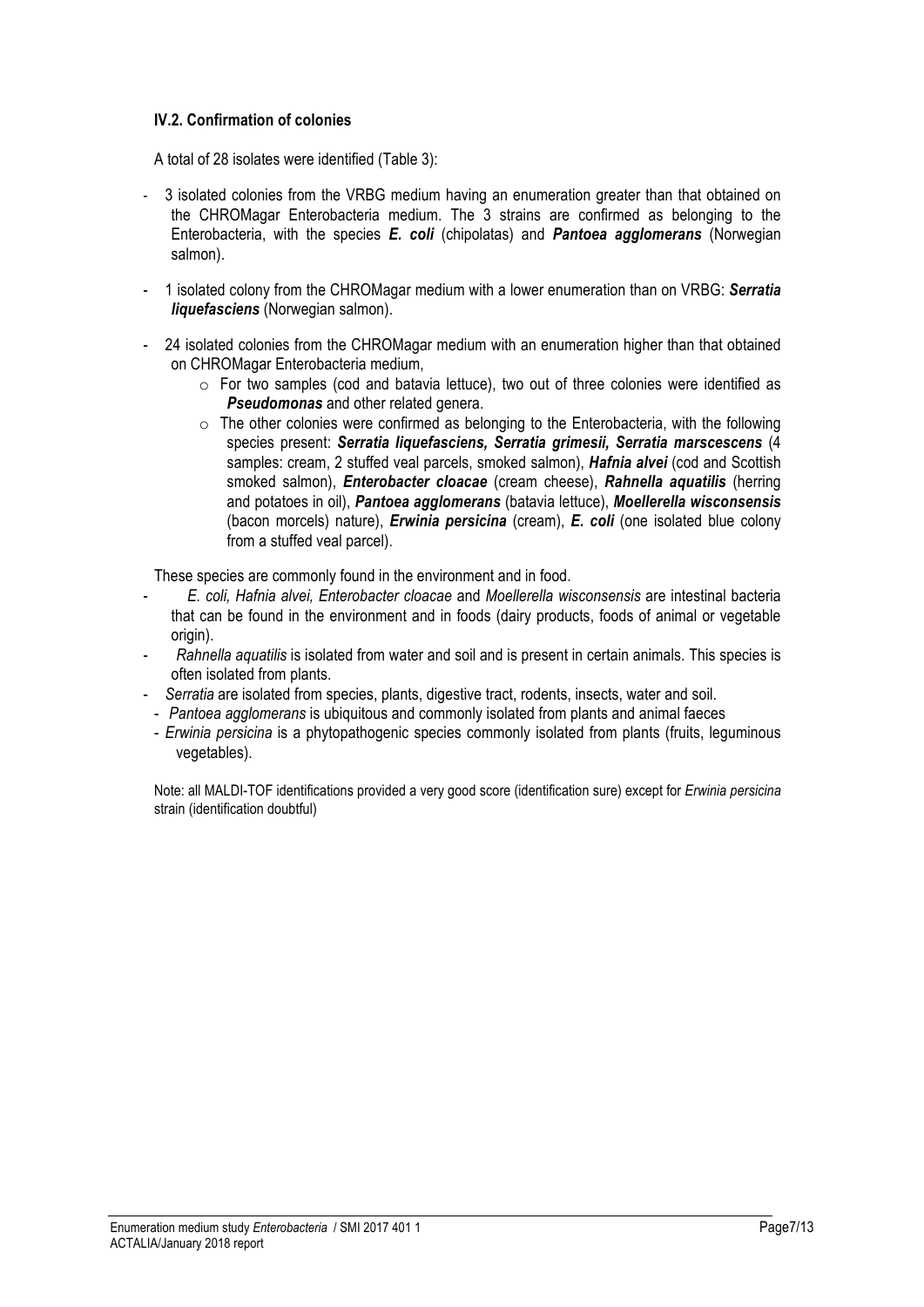**Table 3 results in CFU/ml or CFU/g** (the result at 48 hours is shown only when it differs from that at 24 hours, (1) double sample)

| <b>Products</b>                                                                                                                                       | <b>Descripti</b><br>on   | Enumeration on<br>VRBG in CFU/g<br>or /ml |     | Enumeration<br><b>CHROMagar</b><br>Enterobacteria in CFU/g<br>or /ml | on   | comments                |
|-------------------------------------------------------------------------------------------------------------------------------------------------------|--------------------------|-------------------------------------------|-----|----------------------------------------------------------------------|------|-------------------------|
|                                                                                                                                                       |                          | 24 H                                      | 48H | 24 H                                                                 | 48 H |                         |
|                                                                                                                                                       | Meringue<br>and          | < 10                                      |     | < 10                                                                 |      |                         |
| Samples                                                                                                                                               | custard dessert          |                                           |     |                                                                      |      |                         |
| <quantification< td=""><td>Egg custard</td><td><math display="inline">&lt;10</math></td><td></td><td>&lt; 10</td><td></td><td></td></quantification<> | Egg custard              | $<10$                                     |     | < 10                                                                 |      |                         |
| threshold for both                                                                                                                                    | Poultry                  | < 10                                      |     | < 10                                                                 |      |                         |
| after<br>media<br>24                                                                                                                                  | frankfurter              |                                           |     |                                                                      |      |                         |
| hours of incubation                                                                                                                                   | Sliced<br>chicken        | < 10                                      |     | < 10                                                                 |      |                         |
| (19)                                                                                                                                                  | fillet                   |                                           |     |                                                                      |      |                         |
|                                                                                                                                                       | Sliced<br>braised        | < 10                                      |     | < 10                                                                 |      |                         |
|                                                                                                                                                       | ham                      |                                           |     |                                                                      |      |                         |
|                                                                                                                                                       | Thin<br>bacon            | $<10$                                     |     | < 10                                                                 |      |                         |
|                                                                                                                                                       | morcels                  |                                           |     |                                                                      |      |                         |
|                                                                                                                                                       | Cured sausage            | < 10                                      |     | < 10                                                                 |      |                         |
|                                                                                                                                                       | Minced beef              | < 10                                      |     | < 10                                                                 |      |                         |
|                                                                                                                                                       | Smoked salmon            | < 10                                      |     | < 10                                                                 |      |                         |
|                                                                                                                                                       | morcels                  |                                           |     |                                                                      |      |                         |
|                                                                                                                                                       | Smoked trout             | $<10$                                     |     | < 10                                                                 |      |                         |
|                                                                                                                                                       | Cooked shrimps           | $<10$                                     |     | < 10                                                                 |      |                         |
|                                                                                                                                                       | Chocolate                | < 10                                      |     | < 10                                                                 |      |                         |
|                                                                                                                                                       | cream<br>pastry          |                                           |     |                                                                      |      |                         |
|                                                                                                                                                       | dessert                  |                                           |     |                                                                      |      |                         |
|                                                                                                                                                       | Raspberry tart           | < 10                                      |     | < 10                                                                 |      |                         |
|                                                                                                                                                       | Pizza 3 cheeses          | < 10                                      |     | < 10                                                                 |      |                         |
|                                                                                                                                                       | $\overline{Ham}$ and egg | < 10                                      |     | < 10                                                                 |      |                         |
|                                                                                                                                                       | salad                    |                                           |     |                                                                      |      |                         |
|                                                                                                                                                       | Savoury                  | < 10                                      |     | < 10                                                                 |      |                         |
|                                                                                                                                                       | semolina                 |                                           |     |                                                                      |      |                         |
|                                                                                                                                                       | Greek                    | < 10                                      |     | < 10                                                                 |      |                         |
|                                                                                                                                                       | mushroom dish            |                                           |     |                                                                      |      |                         |
|                                                                                                                                                       | Apple,<br>cheese         | $<10$                                     |     | < 10                                                                 |      |                         |
|                                                                                                                                                       | and<br>tripe             |                                           |     |                                                                      |      |                         |
|                                                                                                                                                       | sausage salad            |                                           |     |                                                                      |      |                         |
|                                                                                                                                                       | Egg and ham              | $<10$                                     | 10  | < 10                                                                 | < 10 |                         |
|                                                                                                                                                       | sandwich                 |                                           |     |                                                                      |      |                         |
| Samples close to                                                                                                                                      | Cream <sup>(1)</sup>     | < 1                                       |     | $\overline{2}$                                                       |      | 1 colony = Serratia     |
| the threshold<br>of                                                                                                                                   |                          |                                           |     |                                                                      |      | marcescens              |
| quantification<br>for                                                                                                                                 |                          |                                           |     |                                                                      |      | 1 colony $=$<br>Erwinia |
| both media (4)                                                                                                                                        |                          |                                           |     |                                                                      |      | persicina               |
|                                                                                                                                                       |                          |                                           |     |                                                                      |      | (CHROMagar)             |
|                                                                                                                                                       | Bacon morcels            | $<10$                                     |     | 10                                                                   |      | Moellerella             |
|                                                                                                                                                       |                          |                                           |     |                                                                      |      | wisconsensis            |
|                                                                                                                                                       |                          |                                           |     |                                                                      |      | (CHROMagar)             |
|                                                                                                                                                       | chicken<br>Roast         | 10                                        |     | < 10                                                                 |      |                         |
|                                                                                                                                                       | sandwich                 |                                           |     |                                                                      |      | E. coli (VRBG)          |
|                                                                                                                                                       | Chipolatas               | 10                                        |     | $<10$                                                                |      |                         |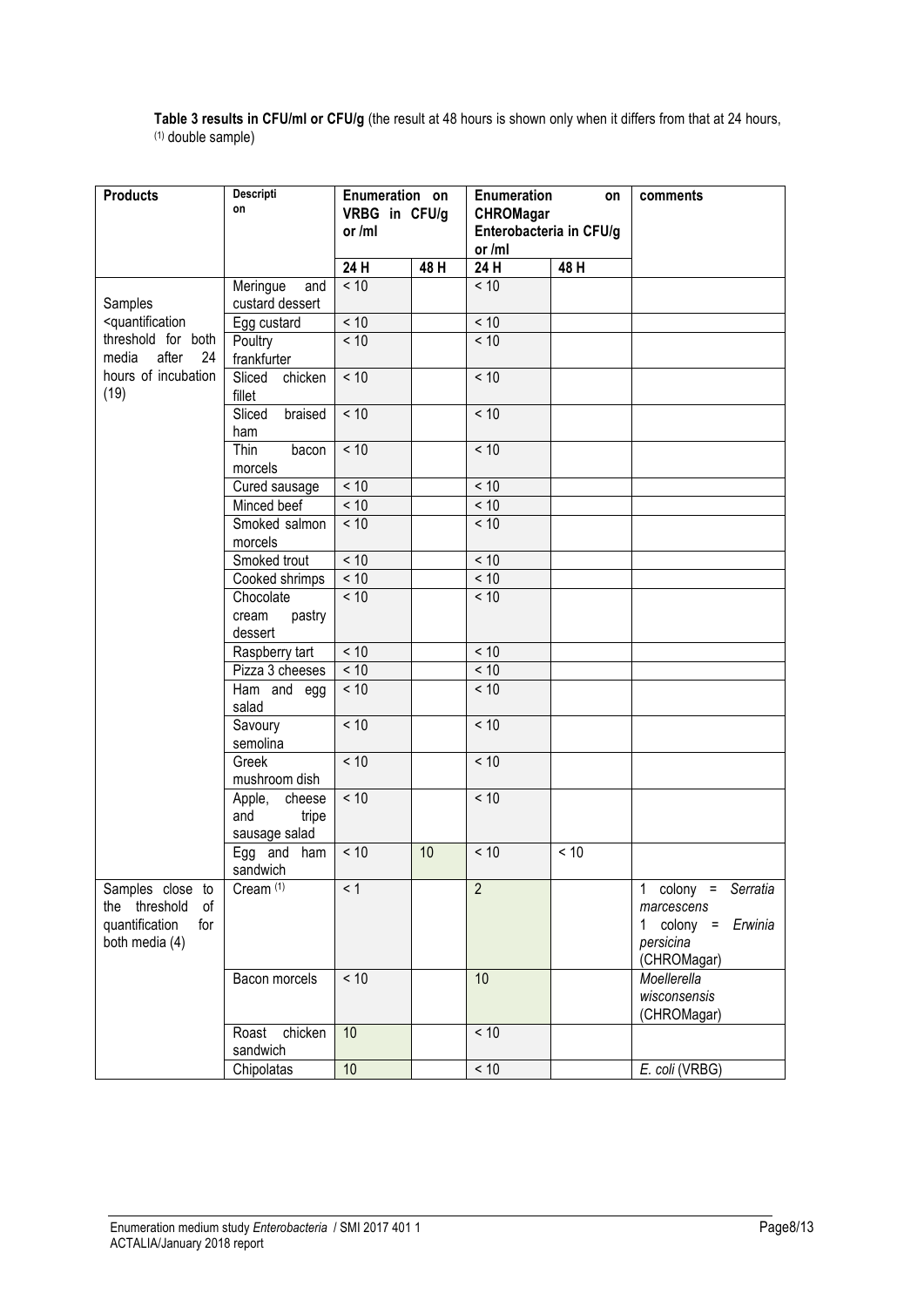| <b>Products</b>                                                             | <b>Description</b>                              | Enumeration on<br>VRBG in CFU/g<br>or /ml |                      | Enumeration<br><b>CHROMagar</b><br>Enterobacteria in CFU/g<br>or /ml | on                    | comments                                                                                               |  |
|-----------------------------------------------------------------------------|-------------------------------------------------|-------------------------------------------|----------------------|----------------------------------------------------------------------|-----------------------|--------------------------------------------------------------------------------------------------------|--|
|                                                                             |                                                 | 24 H                                      | 48H                  | 24H                                                                  | 48H                   |                                                                                                        |  |
| Samples above the                                                           | Crottin<br>de<br>Chavignol<br>cheese            | 1,080                                     |                      | 10 blue<br>1,480 red                                                 |                       | small<br><b>Numerous</b><br>colonies on VRBG (not<br>enumerated)                                       |  |
| threshold<br>of<br>quantification<br>for                                    | Soft<br>cheese,<br>brand Livarot                | 1.6x107                                   |                      | 3.1x107                                                              |                       |                                                                                                        |  |
| both media<br>with<br>comparable results                                    | Pasteurised<br>camembert                        | 1.1x107                                   |                      | 2.2x107                                                              |                       |                                                                                                        |  |
| (28)                                                                        | Minced<br>beef,<br>butcher                      | 240                                       |                      | 370                                                                  |                       |                                                                                                        |  |
|                                                                             | Kidney (pork)                                   | 360                                       |                      | 580                                                                  |                       |                                                                                                        |  |
|                                                                             | Chicken leg with<br>skin                        | 50                                        |                      | 20 blue<br>60 red                                                    |                       |                                                                                                        |  |
|                                                                             | Turkey breast                                   | 380                                       |                      | $480$ blue<br><b>120 red</b>                                         |                       |                                                                                                        |  |
|                                                                             | Turkey breast                                   | 2040                                      |                      | 150 red<br>860 blue                                                  |                       |                                                                                                        |  |
|                                                                             | Ham                                             | 150                                       | 300                  | 260                                                                  | 320                   |                                                                                                        |  |
|                                                                             | Sliced ham                                      | 120                                       |                      | 320                                                                  |                       |                                                                                                        |  |
|                                                                             | Ham with rind                                   | 270                                       |                      | 390                                                                  |                       |                                                                                                        |  |
|                                                                             | Sausages with<br>herbs                          | 660                                       |                      | 460                                                                  |                       |                                                                                                        |  |
|                                                                             | Sausage                                         | 1,620                                     |                      | 1,600 red<br>90 blue                                                 |                       |                                                                                                        |  |
|                                                                             | Chipolatas                                      | 950                                       |                      | 890                                                                  |                       |                                                                                                        |  |
|                                                                             | Danish smoked<br>salmon                         | 40                                        |                      | 30                                                                   |                       |                                                                                                        |  |
|                                                                             | Salmon steak                                    | 620                                       |                      | 820                                                                  |                       |                                                                                                        |  |
|                                                                             | Pollock                                         | 130                                       | 220                  | 160                                                                  | 380 red<br>40 blue    |                                                                                                        |  |
|                                                                             | Pouting                                         | 740                                       | 1,22<br>$\mathbf{0}$ | 230 blue<br>680 red                                                  | 300 blue<br>1,370 red |                                                                                                        |  |
|                                                                             | Pizza with goat<br>cheese                       | 10                                        |                      | 10                                                                   |                       |                                                                                                        |  |
|                                                                             | Chicken<br>caesar<br>wrap                       | 10                                        |                      | 20                                                                   |                       |                                                                                                        |  |
|                                                                             | sandwich<br>Ham<br>with salad and<br>mozzarella | 330                                       | 410                  | 460                                                                  | 540                   |                                                                                                        |  |
|                                                                             | Red cabbage                                     | 4,000                                     |                      | 4,000                                                                |                       |                                                                                                        |  |
|                                                                             | Grated carrots                                  | 1.1x106                                   |                      | 3x10 <sup>6</sup>                                                    |                       |                                                                                                        |  |
|                                                                             | <b>Curly Lettuce</b>                            | 1,000                                     |                      | 4,000                                                                |                       |                                                                                                        |  |
|                                                                             | Variegated<br>lettuce                           | 7,920                                     |                      | 6,000                                                                |                       |                                                                                                        |  |
|                                                                             | Lettuce                                         | 1,340                                     |                      | 3,000                                                                |                       |                                                                                                        |  |
|                                                                             | Stuffed<br>veal<br>parcels 175                  | 390                                       |                      | 620                                                                  | 740                   |                                                                                                        |  |
|                                                                             | Heart (beef)                                    | 790                                       |                      | 10 blue<br>1,160 red                                                 |                       |                                                                                                        |  |
| with<br>Sample<br>a<br>significantly higher<br>enumeration<br>on<br>VRBG(1) | Norwegian<br>smoked salmon                      | 50                                        | 50                   | 10                                                                   | 30                    | 2 colonies = Pantoea<br>agglomerans (VRBG)<br>1 colony $=$<br>Serratia<br>liquefasciens<br>(CHROMagar) |  |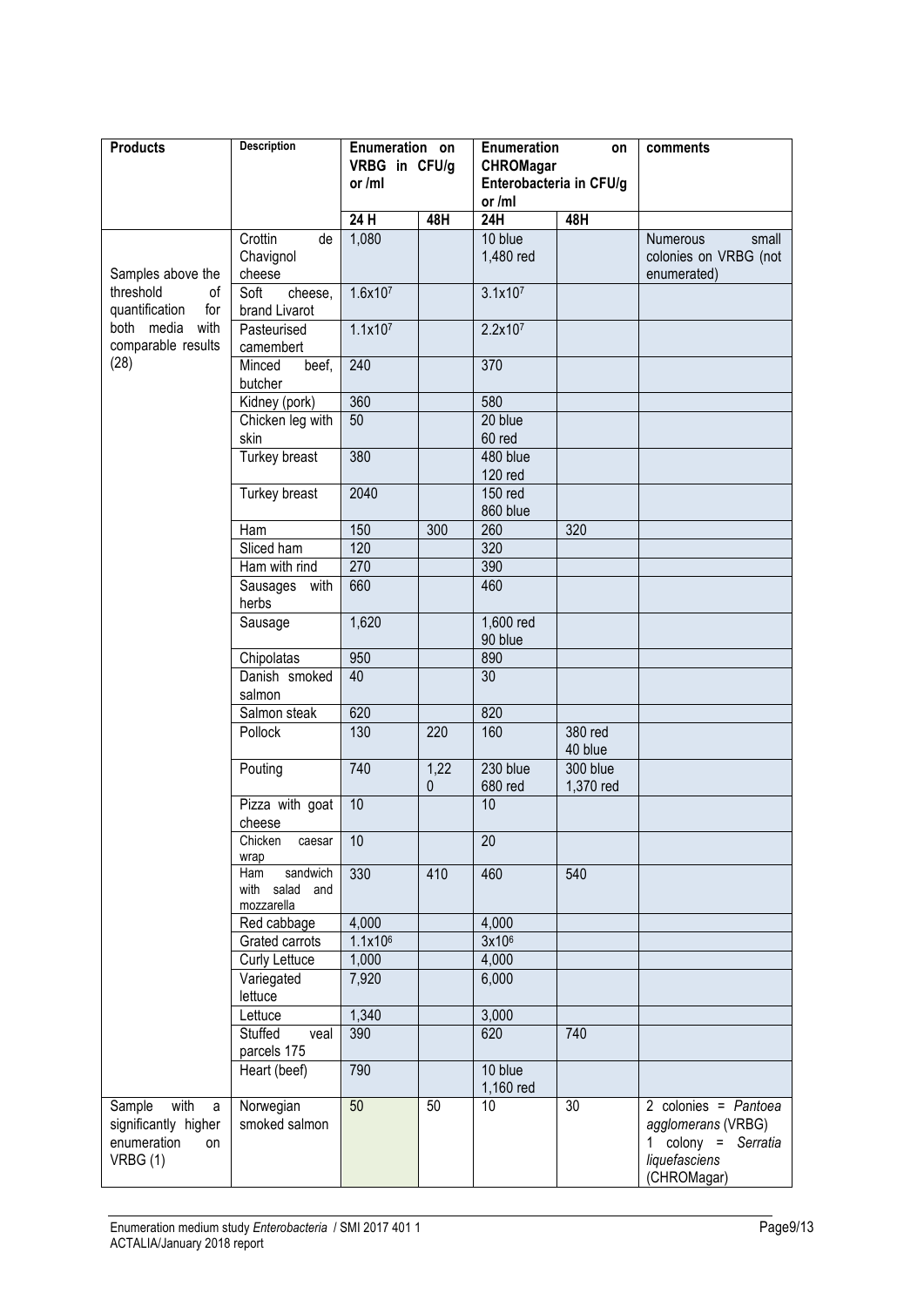| <b>Products</b>                           | <b>Description</b>                           | Enumeration on<br>VRBG in CFU/g<br>or/ml |                 | Enumeration<br><b>CHROMagar</b><br>Enterobacteria in CFU/g<br>or /ml | on                        | comments                                                                                                                |
|-------------------------------------------|----------------------------------------------|------------------------------------------|-----------------|----------------------------------------------------------------------|---------------------------|-------------------------------------------------------------------------------------------------------------------------|
|                                           |                                              | 24 H                                     | 48H             | 24H                                                                  | 48H                       |                                                                                                                         |
| with<br>Samples<br>a                      | Scottish<br>smoked salmon                    | < 10                                     |                 | 30                                                                   |                           | 3 colonies = Hafnia<br>alvei (CHROMagar)                                                                                |
| significantly higher<br>enumeration<br>on | Toulouse<br>sausage                          | < 10                                     |                 | 50                                                                   |                           |                                                                                                                         |
| CHROMagar (17)                            | Stuffed<br>veal<br>parcel(1)                 | < 10                                     |                 | 90                                                                   |                           | 3 colonies = Serratia<br>liquefasciens<br>(CHROMagar)                                                                   |
|                                           | Herring<br>potato<br>in oil                  | < 10                                     | 110             | 210                                                                  | 1,440                     | 3 colonies = Rahnella<br>aquatilis (CHROMagar)                                                                          |
|                                           | cod                                          | $\overline{10}$                          | 50              | $\overline{30}$                                                      | 150                       | $\overline{2}$<br>colonies<br>Pseudomonas<br>1 colony = Hafnia alvei<br>(CHROMagar)                                     |
|                                           | Curdled milk (1)                             | 6                                        | 14              | 32                                                                   | + very small<br>colonies  |                                                                                                                         |
|                                           | Cream cheese                                 | 10                                       |                 | 110                                                                  |                           | 3<br>colonies<br>$=$<br>Enterobacter<br>cloacae<br>(CHROMagar)                                                          |
|                                           | Goat<br>cheese<br>wrap                       | 10                                       | 10              | 590                                                                  | 630                       |                                                                                                                         |
|                                           | Batavia lettuce                              | 10                                       |                 | 110                                                                  |                           | $\overline{2}$<br>colonies<br>$=$<br>Pseudomonas<br>1 colony = Pantoea<br>agglomerans<br>(CHROMagar)                    |
|                                           | Almond<br>and<br>pastry<br>cream<br>dessert  | 10                                       | $\overline{10}$ | 50                                                                   | 70                        |                                                                                                                         |
|                                           | Strawberry tart                              | 10                                       | 10              | 110                                                                  | 150                       |                                                                                                                         |
|                                           | Whiting fillet                               | $\overline{30}$                          |                 | 130                                                                  | 150                       |                                                                                                                         |
|                                           | Organic stuffed<br>veal parcel 310           | 90                                       |                 | 300 dt 50<br>blue                                                    | 360 dt<br>50 blue         | $\overline{2}$<br>red<br>colonies<br>Serratia liquefasciens,<br>Serratia grimesii<br>1 blue = $E$ , coli<br>(CHROMagar) |
|                                           | Minced beef                                  | 2x10 <sup>3</sup>                        |                 | 1.2x10 <sup>4</sup>                                                  | 1.4x104                   |                                                                                                                         |
|                                           | Tunisian spiced<br>sausage                   | 2x10 <sup>3</sup>                        |                 | $1.5x104$ red<br>60 blue                                             | $1.5x104$ red<br>70 blue  |                                                                                                                         |
|                                           | Liver (beef)                                 | 3x10 <sup>3</sup>                        |                 | 60 blue<br>1.5x104<br>red                                            | 60 blue<br>3.7x104<br>red |                                                                                                                         |
|                                           | cheese,<br>Soft<br>brand<br>Pont<br>l'Eveque | 2.5x106                                  |                 | 9.6x10 <sup>6</sup>                                                  |                           |                                                                                                                         |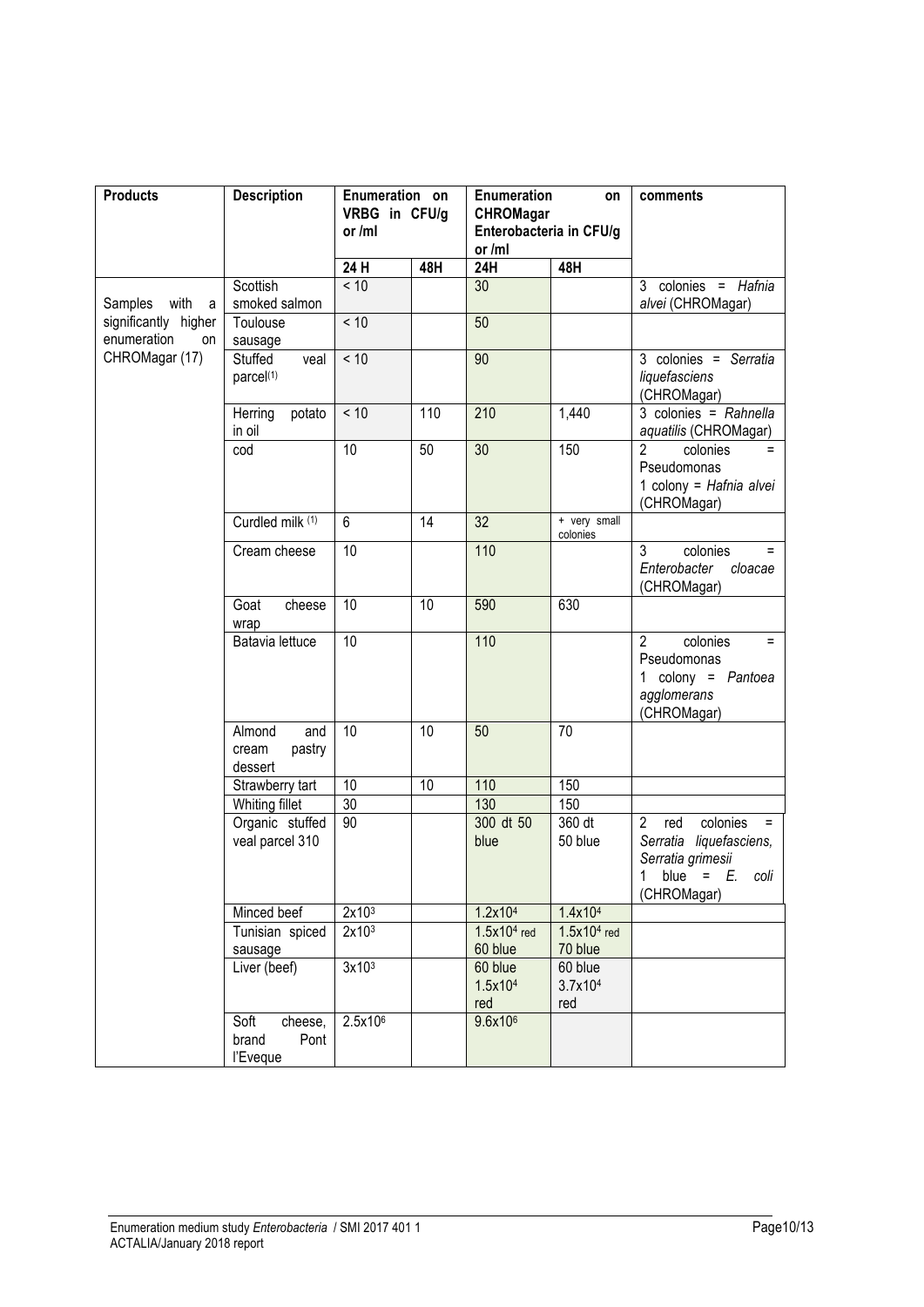# ! **V. CONCLUSION**

69 samples of food products of various origins were analysed **according to norm NF V 08-054** on CHROMagar medium and seeded in a **double layer using pouring method** in VRBG medium and **incubated at 37°C**.

Of the 69 samples analysed, 44 were positive after 24 hours on the VRBG medium and 48 on CHROMagar. A total of 50 samples were positive (enumeration  $\geq$  10 CFU/g) after 24 hours of incubation.

Taking into consideration the 50 positive samples, there is agreement between the two methods for 32 samples (64%). For 1 sample (2%), the enumeration is significantly higher on VRBG. For 17 samples (34%), the enumeration is significantly higher on CHROMagar. Identifications confirmed that these were Enterobacteriaceae with the exception of two samples, for which the enumeration is overestimated due to the quantification of *Pseudomonas*.

The CHROMagar Enterobacteria medium has the advantage of distinguishing isolates from *E. coli* species.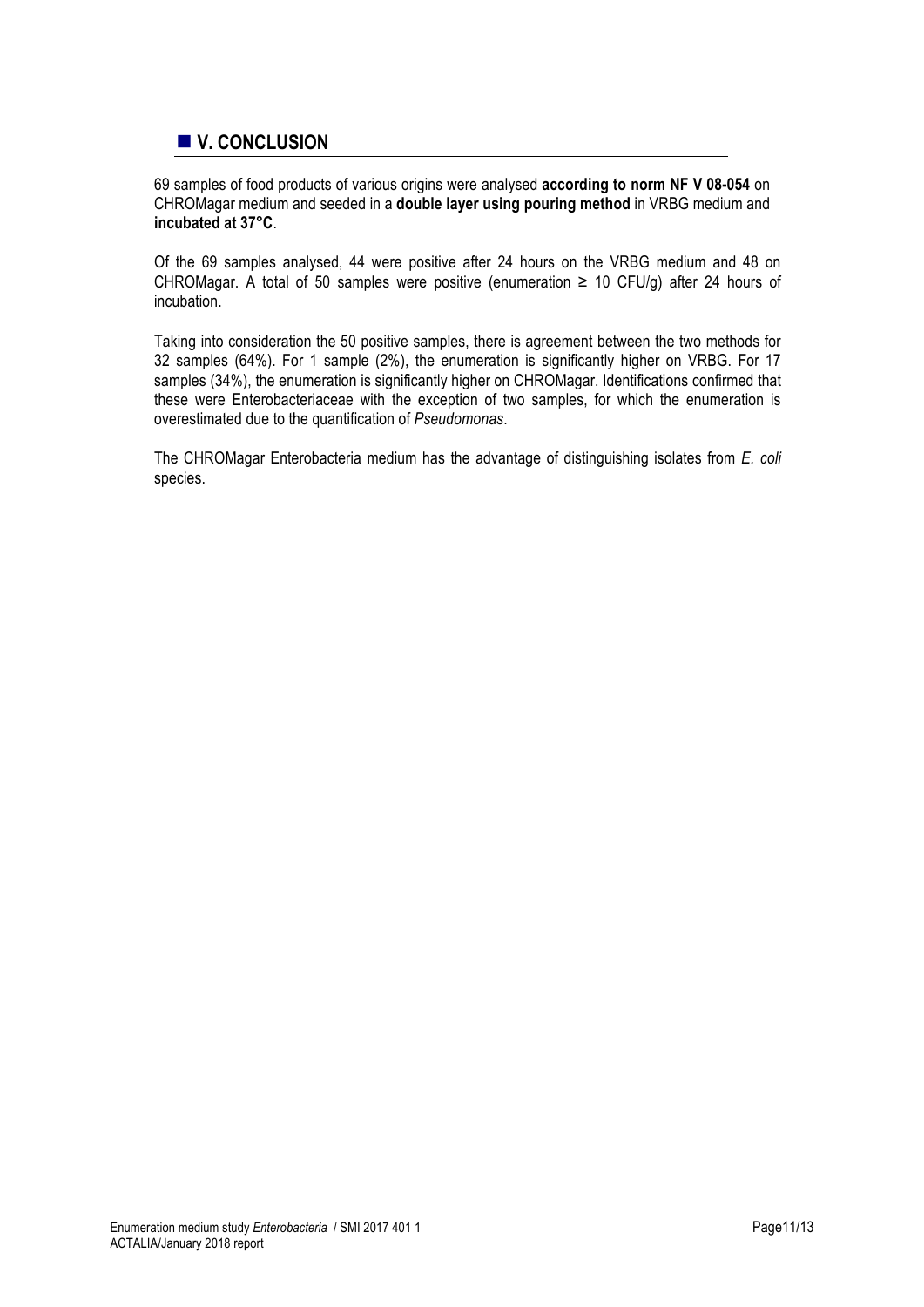### **APPENDIX 1 data sheet of the CHROMagar Enterobacteria medium**

### CHROMagar™ Enterobacteria

Chromogenic medium for detection and enumeration of Enterobacteria

#### Composed by :

CHROMagar™ Enterobacteria base: ref. X214B-5

ONLY FOR THE BOTTLE TECHNIQUE :<br>CHROMagar™ Enterobacteria sup S1 : ref. **Y21451** CHROMagar™ Enterobacteria sup S2 : ref. X214S2 (box of 10 vials ref. X214S2-500)

#### STORAGE-

Store the powder base until the shelflife date indicated on the labels as following:

> ref X214R → 15/30°C ref.  $X214S1 \rightarrow 2/8$ °C ref. X214S2-> 2/8°C

#### COMPOSITION in g/L :

 $Base \rightarrow Agar 11.0$ ; Peptones and yeast extract 22.0; Mineral salts 4.9; Chromogenic and selective mix 0.7; Growth factors 3.7. Total 42.3 g/L Supplement S1 → chromogenic mix 1ml/L Supplement S2 → selective mix 0.01

pH : 7.4 +/- 0.2 (Classical formula adjusted and/or supplemented as required to meet performance critorial

PREPARATION Calculation for 1L of final media) :

 $\rightarrow$  RASE ref X214R

· Suspend the powder base in the proportion of 42.3g into 1L of purified water.

- Disperse powder slowly in water by rotating for swelling of the agar. Swirl for mixing.

- Heat and bring to boiling (100°C) while awirling or stirring regularly. If using an autoclave, do so without pressure. DO NOT HEAT TO MORE THAN 100°C. The mixture may also be brought to a boil in a microwave oven: after initial boiling, remove from oven, stir gently, then return to oven for short repeated bursts of heating until complete fusion of the agar grains has taken place (large bubbles replacing foam).

- Cool in a water bath to 45/50°C keeping stirring.

### **INOCULATION**

· If using surface technique procedure: Pour into sterile Petri dishes and allow to gel and

ury.<br>If the ener niete hee heen refringreted allow to warm to room temperature before inoculation Streak sample onto plate and incubate at 37°C for 24 hours

. Note : Prepared media plates can be kept for one day at ambient temperature or for up to one month under refrigeration (2/8°C) if properly prepared and protected from light and dehydration.

- If using pouring technique procedure: Prepare 90mm Ø sterile Petri dishes and add 1ml of inoculum in each. Then pour 10ml of melted medium. Mix and let solidify. Add an overlay of the same medium and let solidify. Invert and incubate at 37°C for 24 hours.

If using pouring technique procedure with<br>utilisation of 250ml prepared bottle: - Pour into bottles and let solidify.

. Note: Prepared media bottles can be kept for one day at ambient temperature or for up to one week under refrigeration (2/8°C) if properly prepared and protected from light and dehydration.

. Heat the bottle containing the solidified CHROMener Enternhectaria hees at 100°C until complete melting of the media (30 minutes to 2 hours). If using an autoclave, do so without<br>pressure DONOTHEATTOMORETHAN 100°C

• Cool in a water bath to 45/50°C.

- Add before pouring 250ul of CHROMagar Enterobacteria supplement S1

· Rehydrate one freeze dried vial of CHROMagar Enterobacteria supplement S2 with 6ml of sterile water and add 3ml of this rehydrated freeze dried vial into the bottle

### - Stir wall the bottle

- Prepare 90mm Ø sterile Petri dishes and add 1ml of inoculum in each. Then pour 10ml of melted medium. Mix and let solidify. Add an overlay of the same medium and let solidify. Invert and incubate at 37°C for 24 hours.

Note : Reconstituted CHROMagar<br>Enterobacteria supplement S2 solution can be stored for up to two weeks under refrigeration (2/8°C) and at -20°C.

#### **INTERPRETATION**

This selective medium is inhibitory for many microorganisms, mostly gram positive.

#### Microorganism  $\rightarrow$  Typical colony appearance

| E.coli                                  | $\rightarrow$ Blue with or without |
|-----------------------------------------|------------------------------------|
|                                         | blue halo                          |
| Other enterobacteria $\rightarrow$ Pink |                                    |
| Proteus                                 | $\rightarrow$ Red with             |
|                                         | swarming                           |
| Pseudomonas                             | $\rightarrow$ Mostly inhibited     |
| Gram positive                           | $\rightarrow$ Inhibited            |

PERFORMANCE and LIMITATIONS : Definite identification may require additional testing. Indole Test can be done to confirm E.coli. Oxydase test can be done to eliminate possible Peaudomonae

DISPOSAL OF WASTE -After interpretation all plates should be destroyed by autoclaving at 121°C for at least 20 minutes.

For Research Use Only, Laboratory product to be used only by trained personnel.

Comments to scientists testing this trial formula : we need feedback about this trial formula. We would suggest several tests:

1) testing pure strains from your collections of Enterobacteria in order to assay the sensitivity (how many false negative ?) and testing pure strains from your collection of non. Enterobacteria in order to assay the specificity (how many false positive ?) It would be very kind of you if you could send us some *false negative strains and* some false positive strains from collections.

2) testing real samples in order to assay the positive predictive value (related to false nositive samples) in order to assay the negative predictive value (related to false negative samples). It would be very kind of you if vou could send us some false negative strains and some false positive strains from samples.

> CHROMagar 4 place du 18 juin 1940 75006 Paris France

Tel.: +331-45 48 05 05 e-mail:

### chromagar@chromagar.com



CHROMager<sup>ne</sup> is a trademark created by Dr. A. Rambach